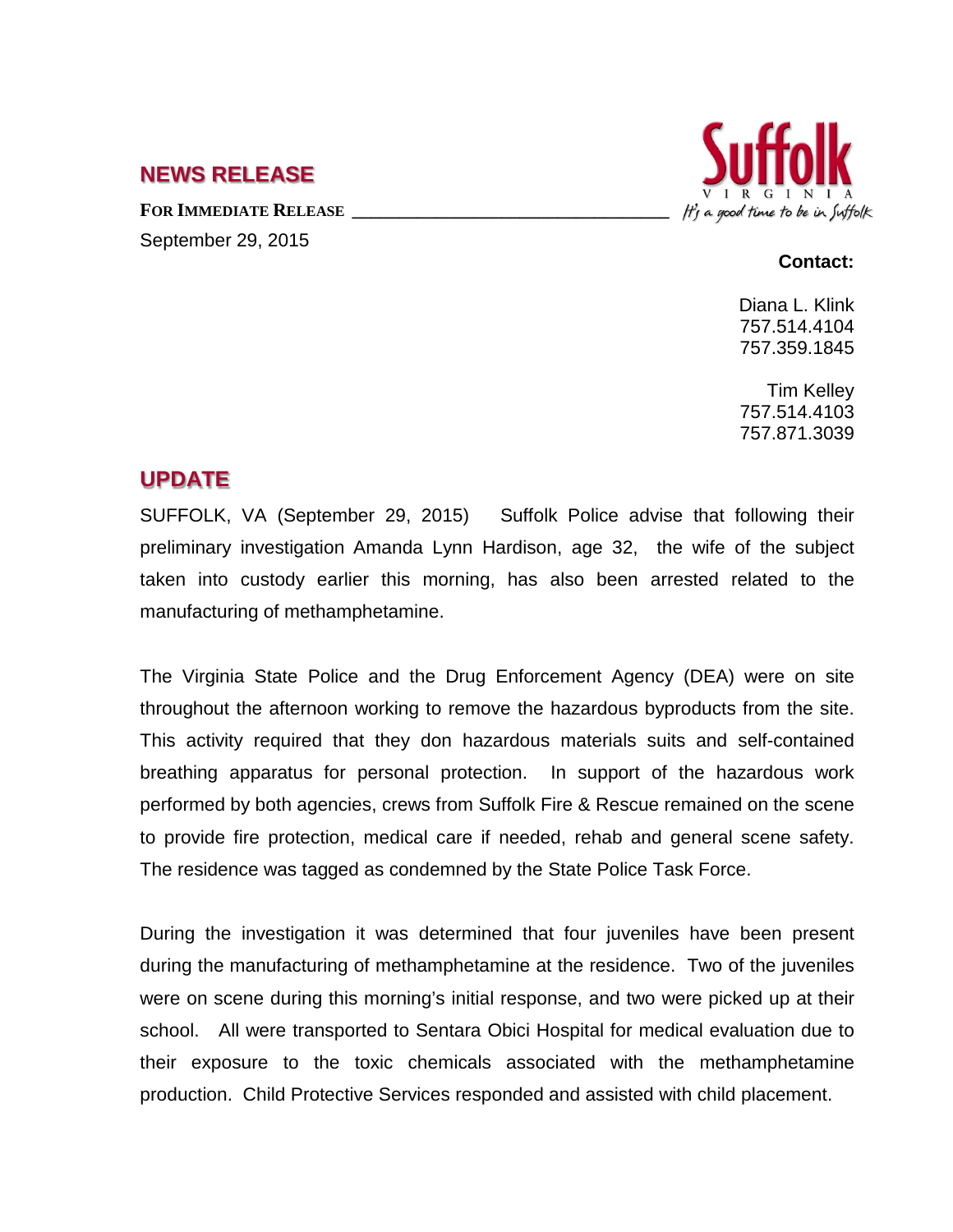Michael Curtis Hardison, Jr. and Amanda Lynn Hardison have both been charged with Manufacturing Methamphetamine, Conspiracy to Manufacture Methamphetamine and four counts of Manufacturing Methamphetamine while a child is present.

The investigation remains ongoing and additional charges are possible.

## **SUBJECT ARRESTED FOLLOWING VEHICLE PURSUIT**

SUFFOLK, VA (September 29, 2015) Suffolk Police were involved in a vehicle pursuit earlier this morning following several calls from the public related to a suspected drunk driver and a vehicle being operated recklessly in the area of North Main Street and Constance Road in downtown Suffolk at approximately 8:20 a.m.

An Officer came into contact with the vehicle, a Ford Mustang, and the driver demonstrated traits of driving under the influence and the pursuit extended from Portsmouth Boulevard/Route 58 into Chesapeake. The Chesapeake Police Department also became involved and the vehicle eventually traveled back into Suffolk where the pursuit again continued.

Officers were able to confirm the address of the suspect based on the vehicle registration and responded to the 300 block of S. Broad Street, where the vehicle returned at approximately 9:08 a.m. and the subject attempted to flee the vehicle and run into the residence. He was tased by Officers and taken into custody. He was ground transported to Sentara Obici Hospital for treatment of non-life threatening injuries.

The subject, Michael Curtis Hardison, Jr., age 44, was found to be a wanted federal fugitive by the U.S. Marshal's Office. While taking the subject into custody Officers could smell a heavy odor of ammonia emanating from the residence and saw items believed to be suspicious. The State Police is also involved and is assisting the Suffolk Police Department in searching the residence for possible drug manufacturing.